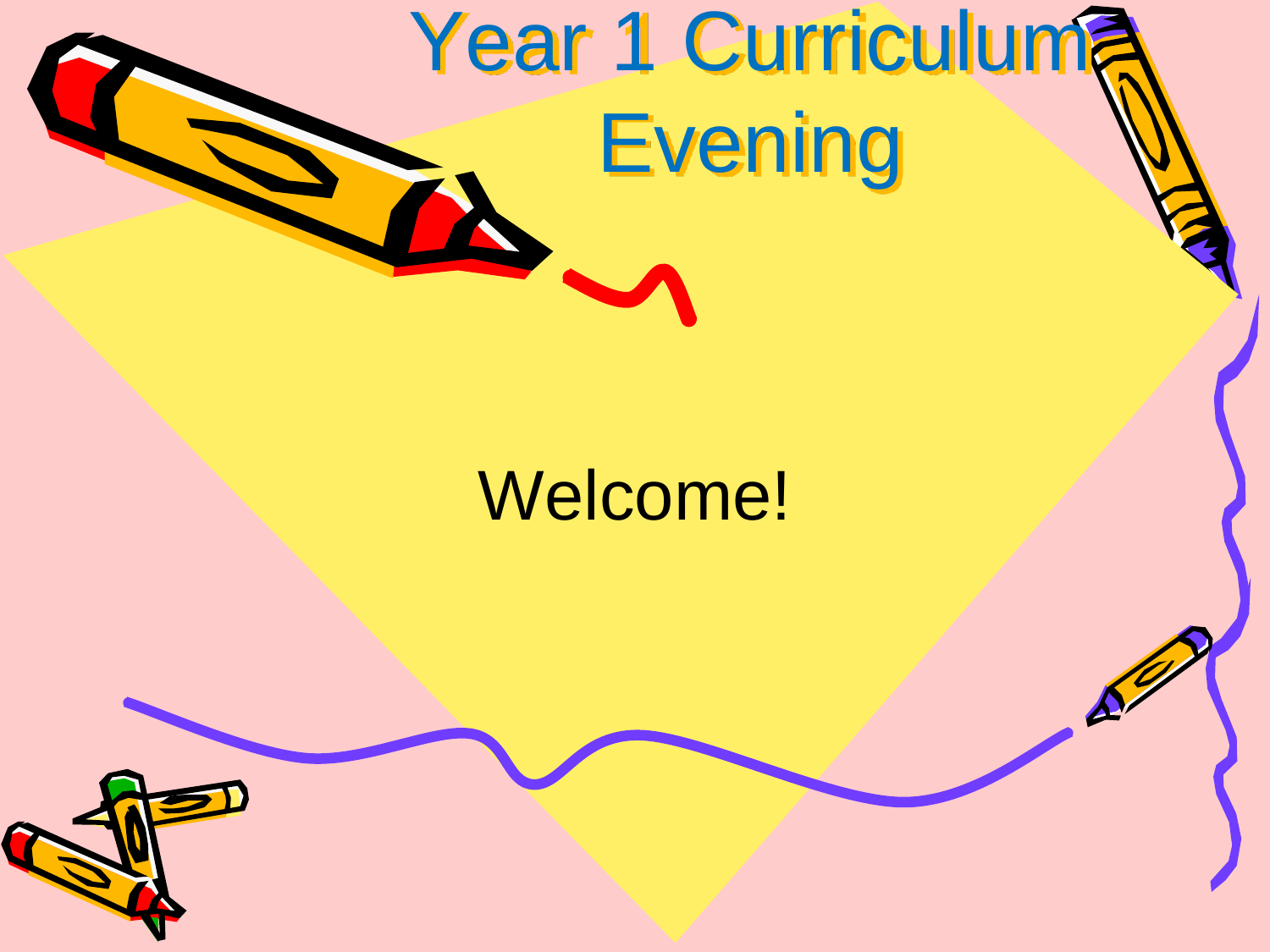## What to bring and where to put

- Lunchboxes will be placed on the bench below the child's peg in the cloak room.
- Book bags need to come into school everyday and put in the child's tray.
- Inside book bags- reading records, reading books
- Named water bottle to be placed in water bottle tray.
- PE kit needs to be in school everyday and will be taken home regularly.
- Spare clothes for accidents or wet weather.



Children will be asked to get their reading books and reading records out of their bags first thing and read quietly just before the register is taken.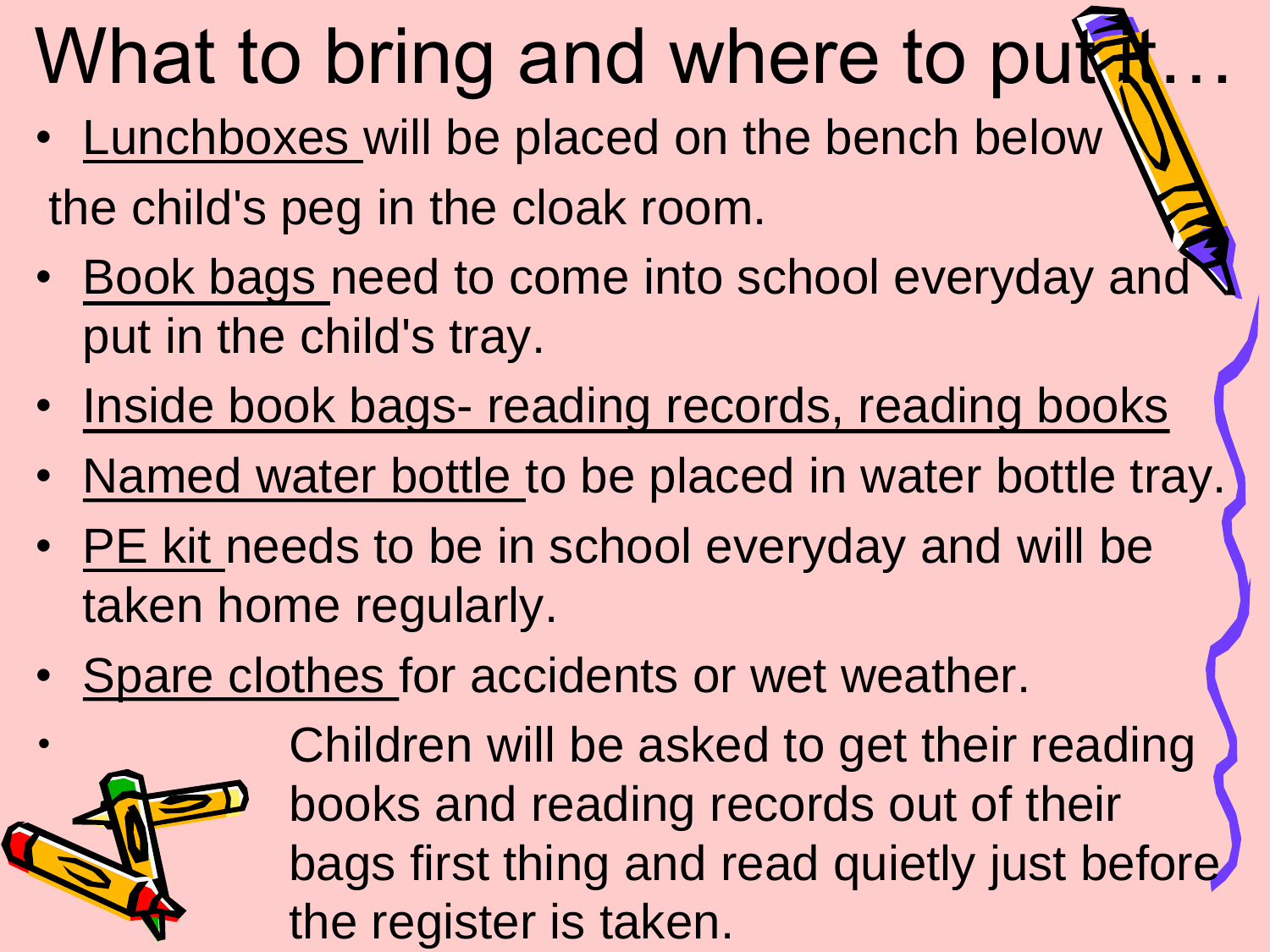### About year 1

- Transition for the first few weeks children will be taking part in mini assessments as well as embedding key skills like handwriting. Children will still have the opportunity to take part in play based learning during this time.
- During our first topic we aim to answer the big question '*Who am I?'*
- Phonics Screening is a chance to see how great the children's phonics skills are. It is a national assessment where children are expected to read 20 real words and 40 "alien" words – week commencing **7**  $\sqrt{\frac{1}{2}}$  2021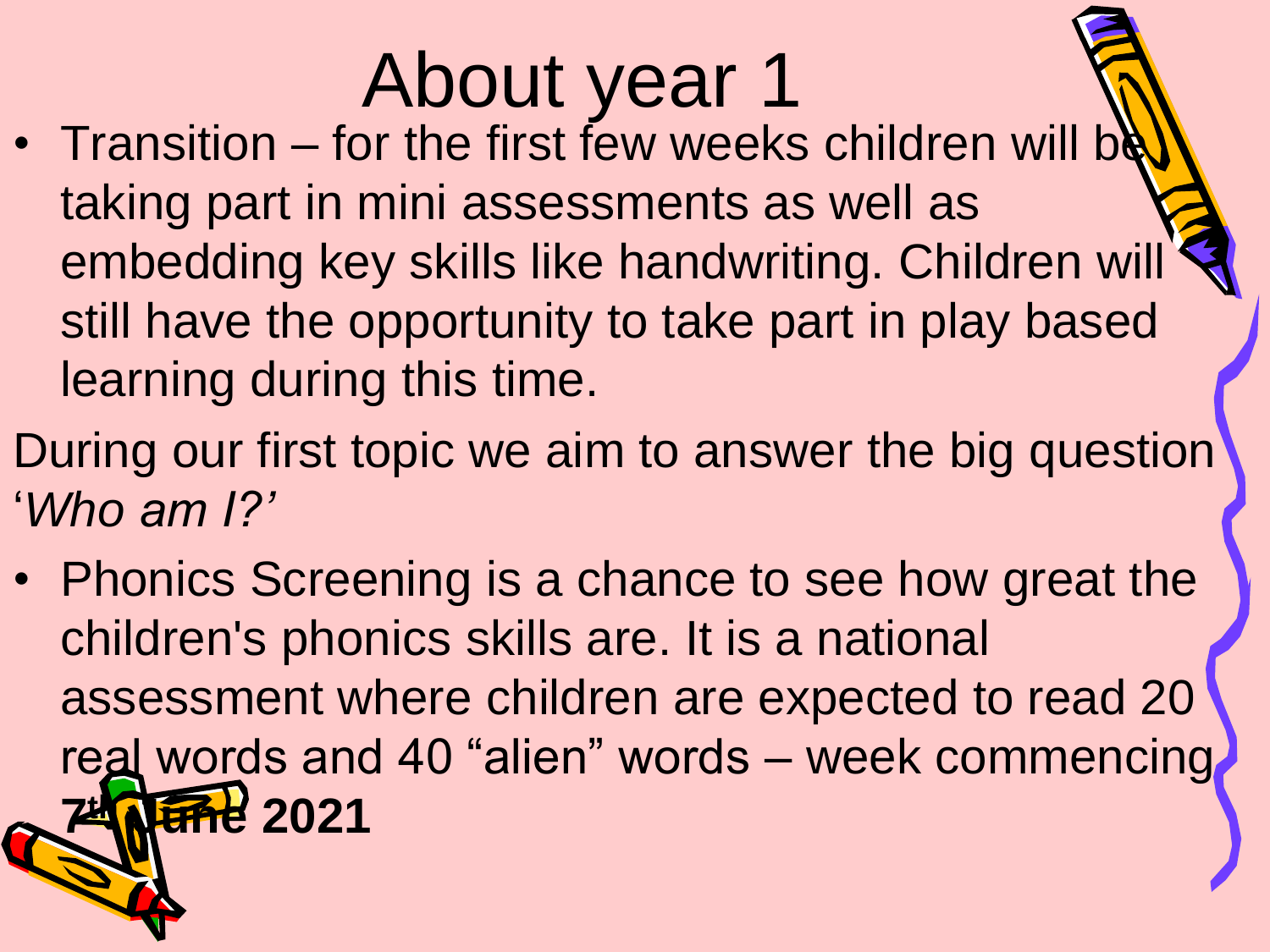## KS1 Reading

Reading is incredibly important. We are hopi to read with as many children as possible every day and at home children should be reading for 10-15mins everyday.

#### Homework and spellings

Children will be sent home with a list of spellings to practice at home. This will not be tested in school but will feed into English lessons. Homework will be sent out via Class Dojo on Fridays and due on Wednesdays.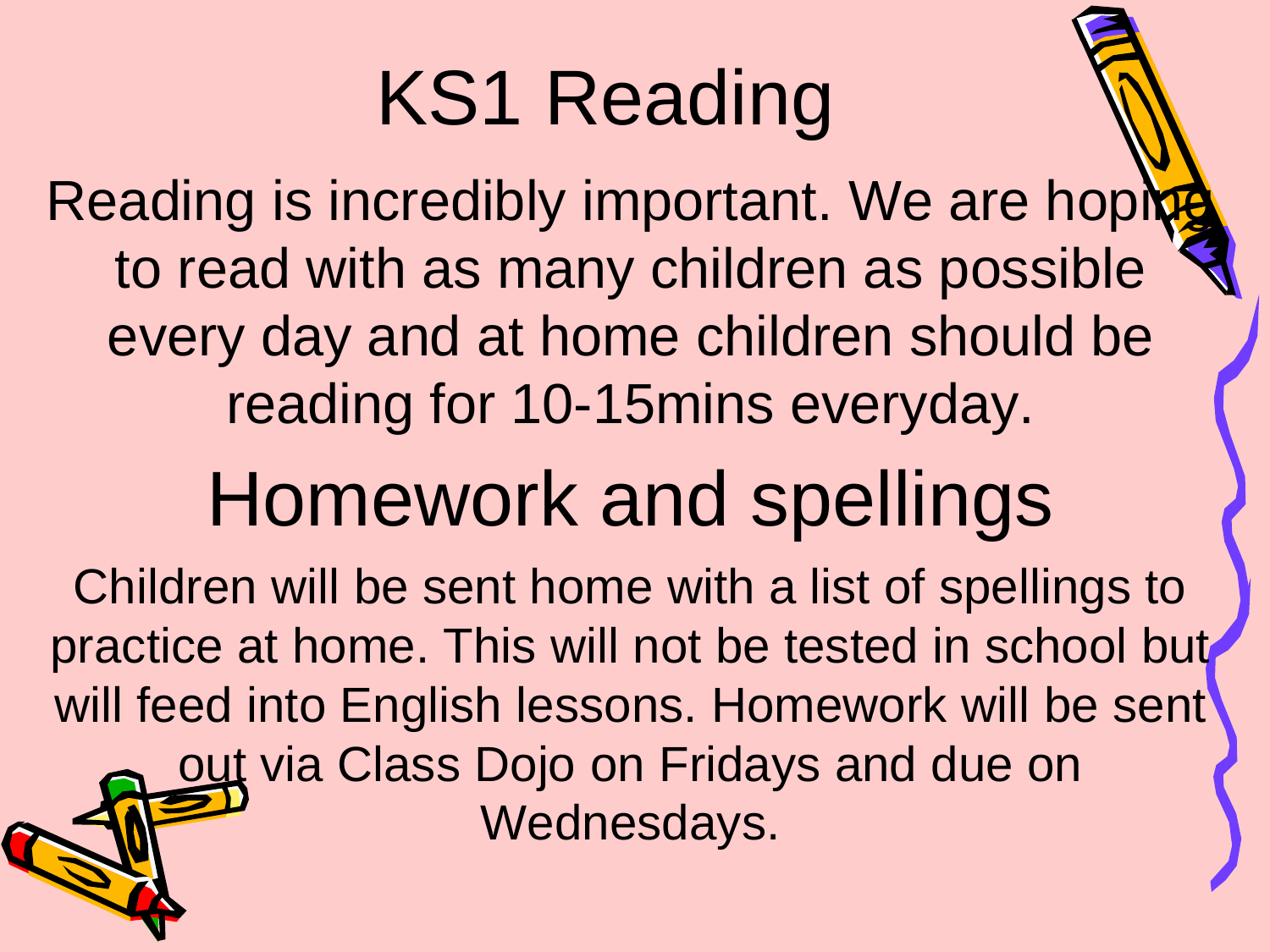#### Messy activity attire

• Please could parents/carers donate an old tshirt for any arty, crafty messy activities that can be just slung over children's clothes. These will stay at school.